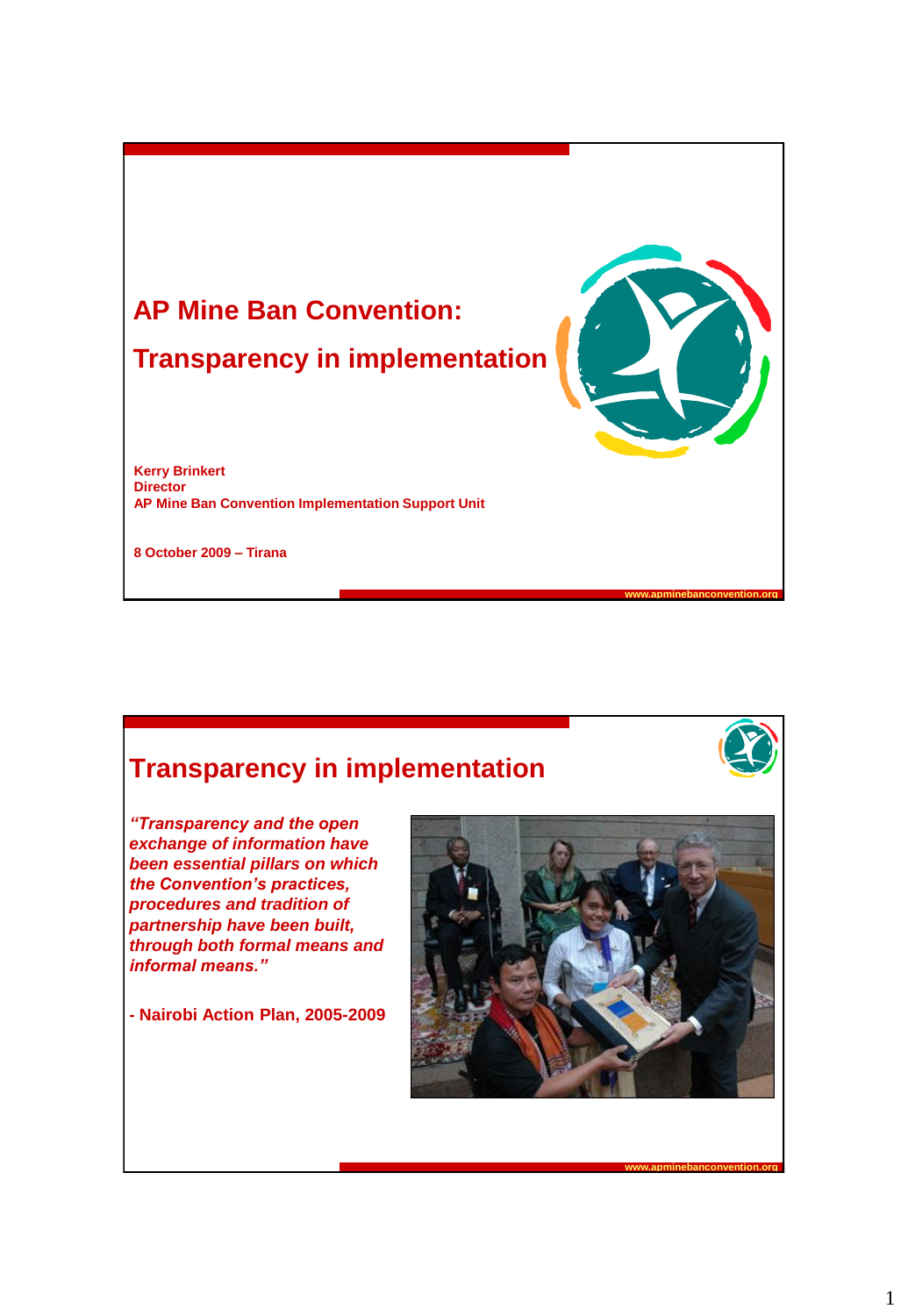# **Transparency mechanisms**

| Formal / required                                                                                                                                                                                                                                                                                                            | Voluntary / encouraged               |
|------------------------------------------------------------------------------------------------------------------------------------------------------------------------------------------------------------------------------------------------------------------------------------------------------------------------------|--------------------------------------|
| $\Box$ Article 7                                                                                                                                                                                                                                                                                                             | $\Box$ Article 7                     |
| $\Box$ Article 5 extension requests                                                                                                                                                                                                                                                                                          | $\Box$ Article 5 extension requests  |
|                                                                                                                                                                                                                                                                                                                              | $\Box$ Intersessional Work Programme |
|                                                                                                                                                                                                                                                                                                                              | □ MSPs / Review Conferences          |
|                                                                                                                                                                                                                                                                                                                              | $\Box$ Declarations of completion    |
| $\Box$ Complementary means to (a) record progress, (b) measure<br>against benchmarks, (c) communicate remaining challenge.<br>□ Each concerned with: (a) the magnitude the original challenge,<br>(b) what has been accomplished since, (c) what remains to be<br>done, (d) how it will be done, (e) by when will it be done |                                      |
|                                                                                                                                                                                                                                                                                                                              | www.apminebanconvention.org          |

### **www.apminebanconvention.org Initial and annual transparency reporting are legal obligations. Initial reporting clarifies for which States Parties which obligations are relevant. Annual reporting demonstrates individual States Parties' ongoing seriousness to the aims and objectives of the Convention. The aggregate annual reporting is an indicator of the overall health of the Convention. Article 7 reporting: Why? Now that we've joined the Convention we'd better get started on our transparency report!**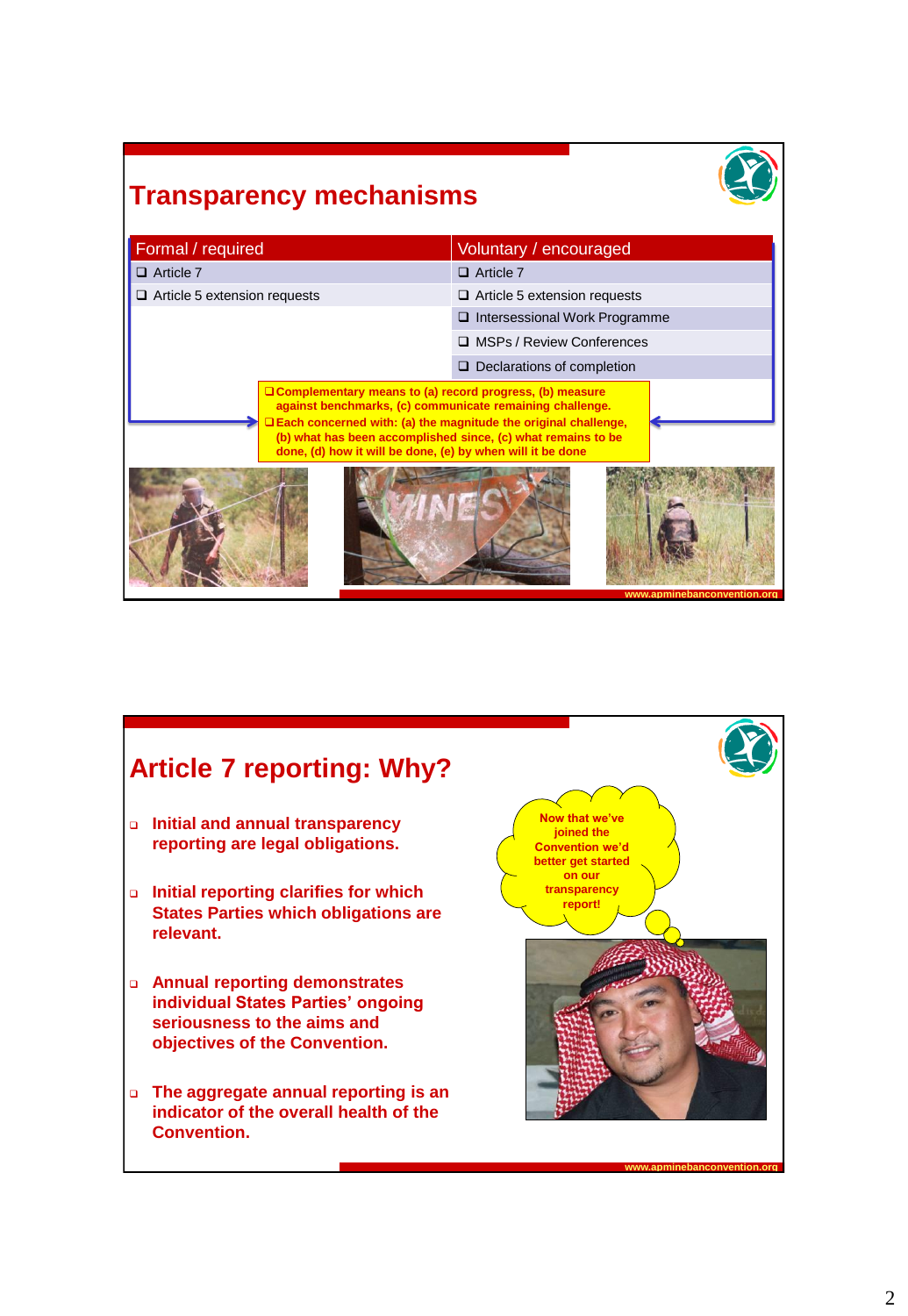# **Article 7 reporting: When?**



### **Initial Reporting:**

 **Article 7.1: "…as soon as practicable, and in any event not later than 180 days after the entry into force of this Convention for that State Party…"**

#### **Annual reporting:**

 **Article 7.2: "…information provided … shall be updated by the States Parties annually, covering the last calendar year, and reported … not later than 30 April of each year."**



**www.apminebanconvention.org**

**www.apminebanconvention.org**

### **Article 7 reporting: What? States Parties must provide information on:a. National implementation measures. b. Stockpiled anti-personnel mines.** ELIZABETH II **c. The location of all mined areas. d. Mines retained or transferred for permitted reasons. e. Programs for the conversion or de-**Landmines Act 1998 **commissioning of mine production facilities.** 1998 CHAPTER 33 **f. Mine clearance and stockpile destruction programs. g. Mines destroyed as a result of mine clearance and stockpile destruction programs. h. The technical characteristics mines produced,**  MINES **owned or possessed. i. Measures taken to provide warnings to populations of mined areas.**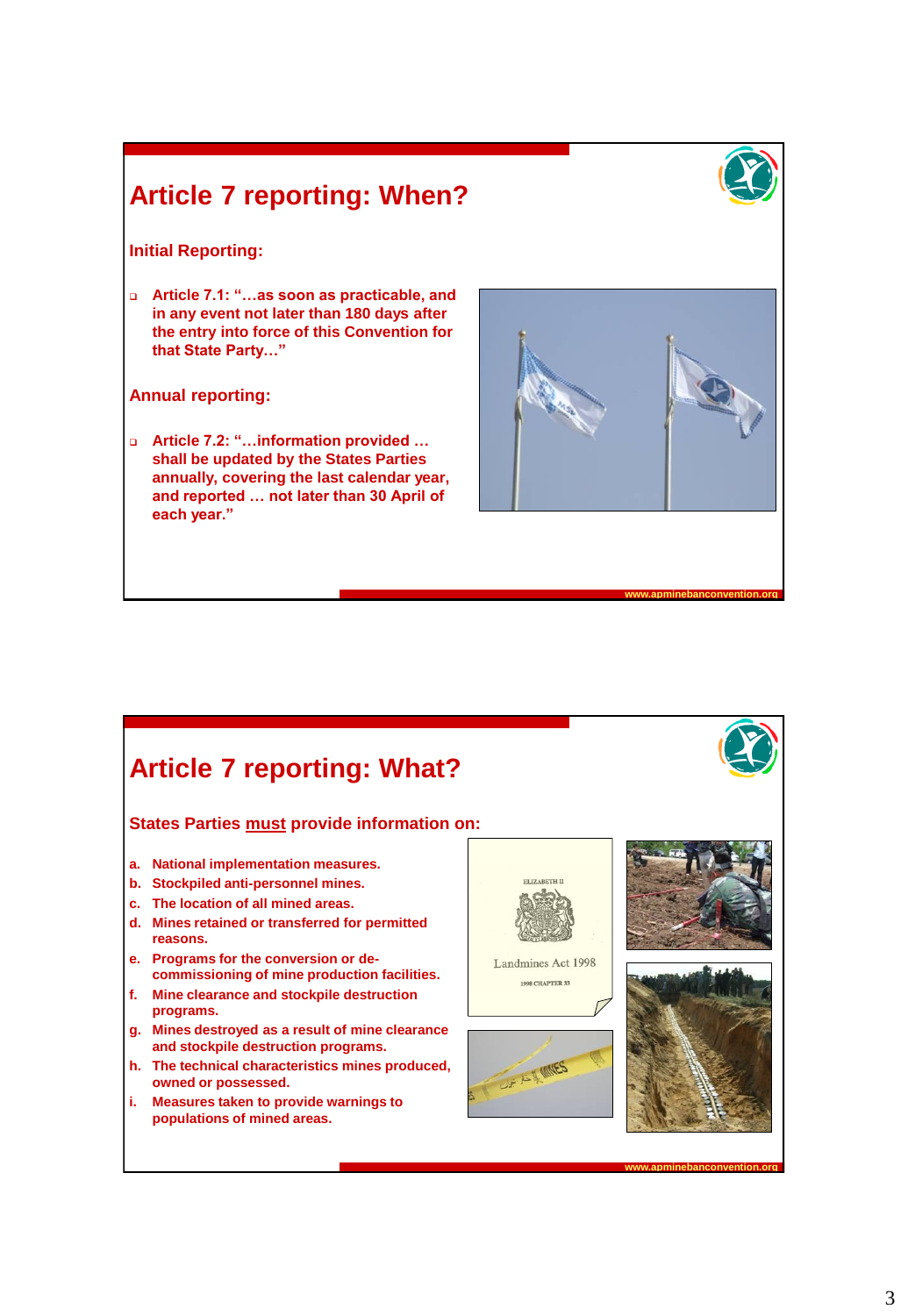# **Article 7 reporting: What?**

### **States Parties may volunteer additional information on: The States Parties**

- **d. Activities undertaken / plans for mines retained or transferred for permitted reasons.**
- **j. Any other matter, including cooperation and assistance activities particularly assistance provided for the care and rehabilitation, and social and economic reintegration, of mine victims.**

**aren't required to report on assistance to the victims, but the opportunity exists for them to volunteer such information!**



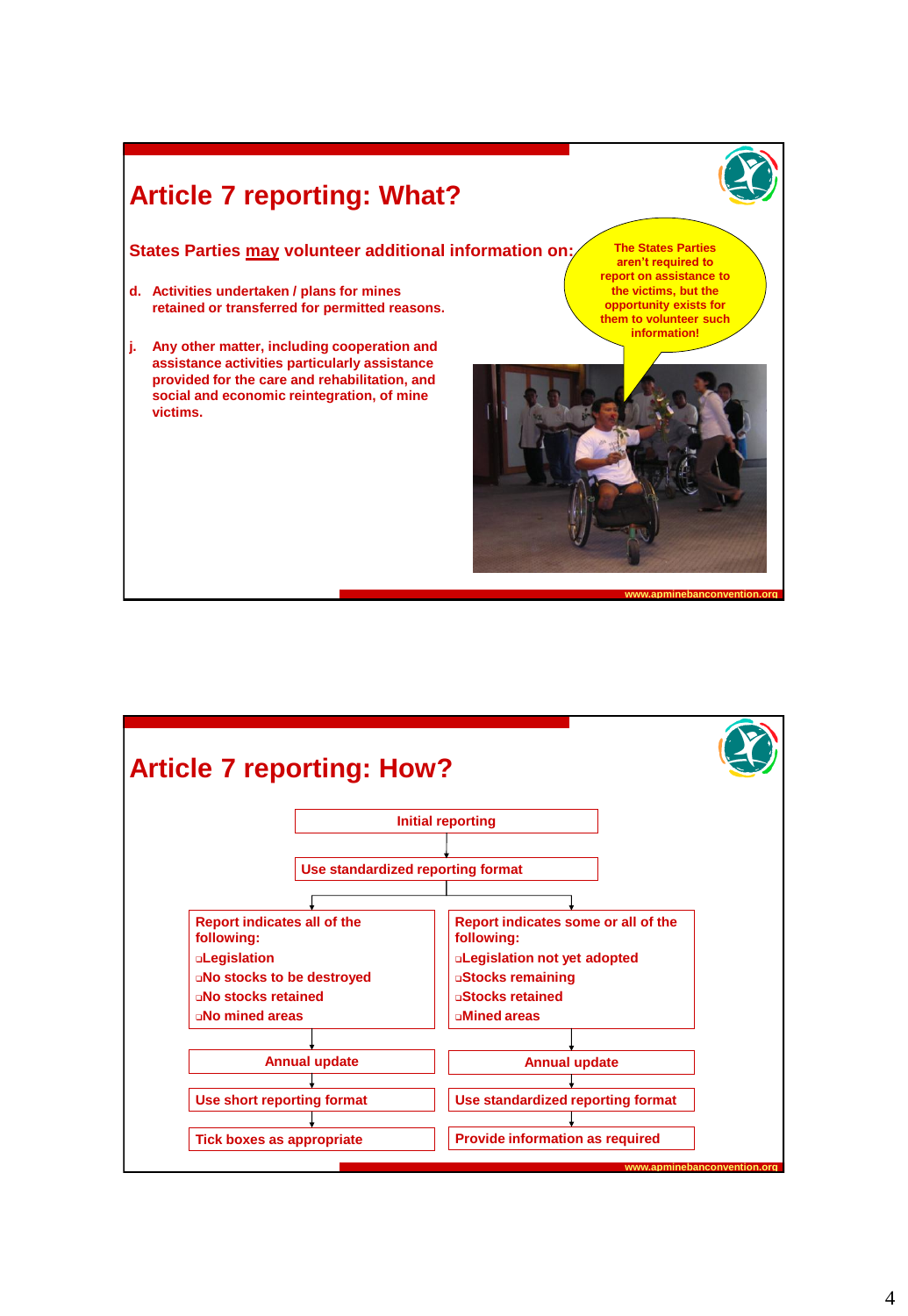|                                                                                    | COVER PAGE OF THE ANNUAL ARTICLE 7 REPORT      |
|------------------------------------------------------------------------------------|------------------------------------------------|
|                                                                                    |                                                |
| REPORTING PERIOD: $\frac{1}{\text{(dd/mm/yyy)}}$ to $\frac{1}{\text{(dd/mm/yyy)}}$ |                                                |
| Form A: National implementation measures:                                          |                                                |
| changed                                                                            | Form F: Program of APM destruction:<br>changed |
| unchanged (last reporting: yyyy)                                                   | unchanged (last reporting: yyyy)               |
|                                                                                    | non applicable                                 |
|                                                                                    |                                                |
| Form B: Stockpiled anti-personnel mines:                                           | Form G: APM destroyed:                         |
| changed                                                                            | changed                                        |
| unchanged (last reporting: yyyy)                                                   | unchanged (last reporting: yyyy)               |
| non applicable                                                                     | non applicable                                 |
| Form C: Location of mined areas:                                                   | Form H: Technical characteristics:             |
| changed                                                                            | changed                                        |
| unchanged (last reporting: yyyy)                                                   | unchanged (last reporting: yvyy)               |
| non applicable                                                                     | non applicable                                 |
| Form D: APMs retained or transferred:                                              | Form I: Warning measures:                      |
| changed                                                                            | changed                                        |
| unchanged (last reporting: yyyy)                                                   | unchanged (last reporting: yyyy)               |
| non applicable                                                                     | non applicable                                 |
|                                                                                    |                                                |
| Form E: Status of conversion programs:                                             | Form J: Other Relevant Matters                 |
| changed                                                                            | changed                                        |
| unchanged (last reporting: yyyy)                                                   | unchanged (last reporting: yyyy)               |
| non applicable                                                                     | non applicable                                 |
|                                                                                    |                                                |
|                                                                                    |                                                |
|                                                                                    | www.apminebanconvention.org                    |

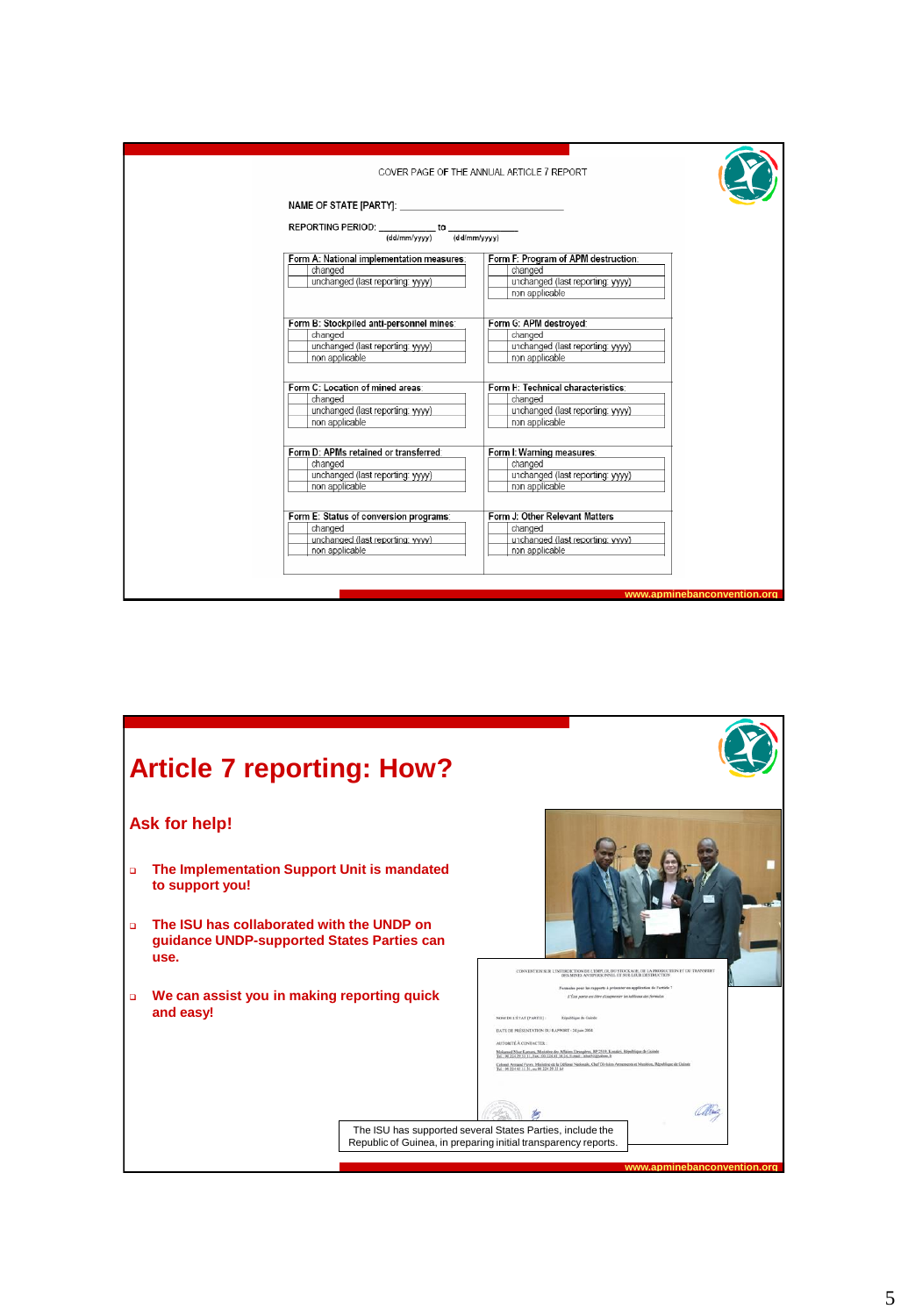# **Advice: Report relative to benchmarks**



**www.apminebanconvention.org**

*"102 areas were initially identified as contaminated, representing 15,250,000 square metres."*

- **What is the status of each of these areas?**
- **How much has been addressed and through which means?**
- **What many anti-personnel mines and other explosive remnants of war have found and destroyed?**

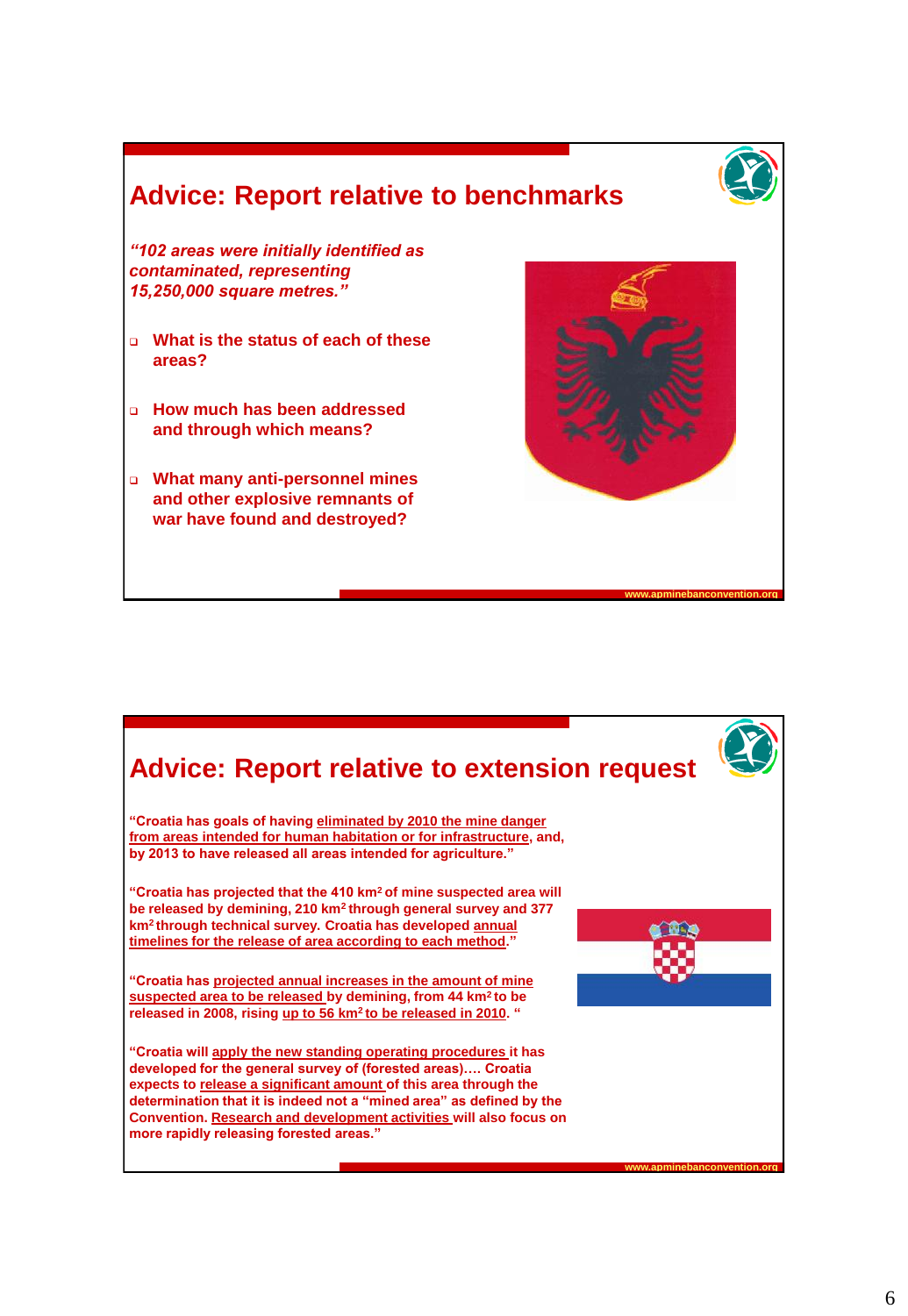### **www.apminebanconvention.org Advice: Report relative to extension analysis "The analysing group noted that, given the importance of support from sources in addition to the State budget, Bosnia and Herzegovina could benefit from providing more precise clarity regarding which areas of what size and at what locations remain to be addressed in each administrative area." "The analysing group further noted that Bosnia and Herzegovina could benefit from using such precision as a benchmark from which to measure and communicate progress." "The analysing group noted that such an accounting of the remaining mined areas would both serve as a foundation for a resource mobilisation strategy and greatly assist both Bosnia and Herzegovina and all States Parties in assessing progress in implementation during the extension period."**